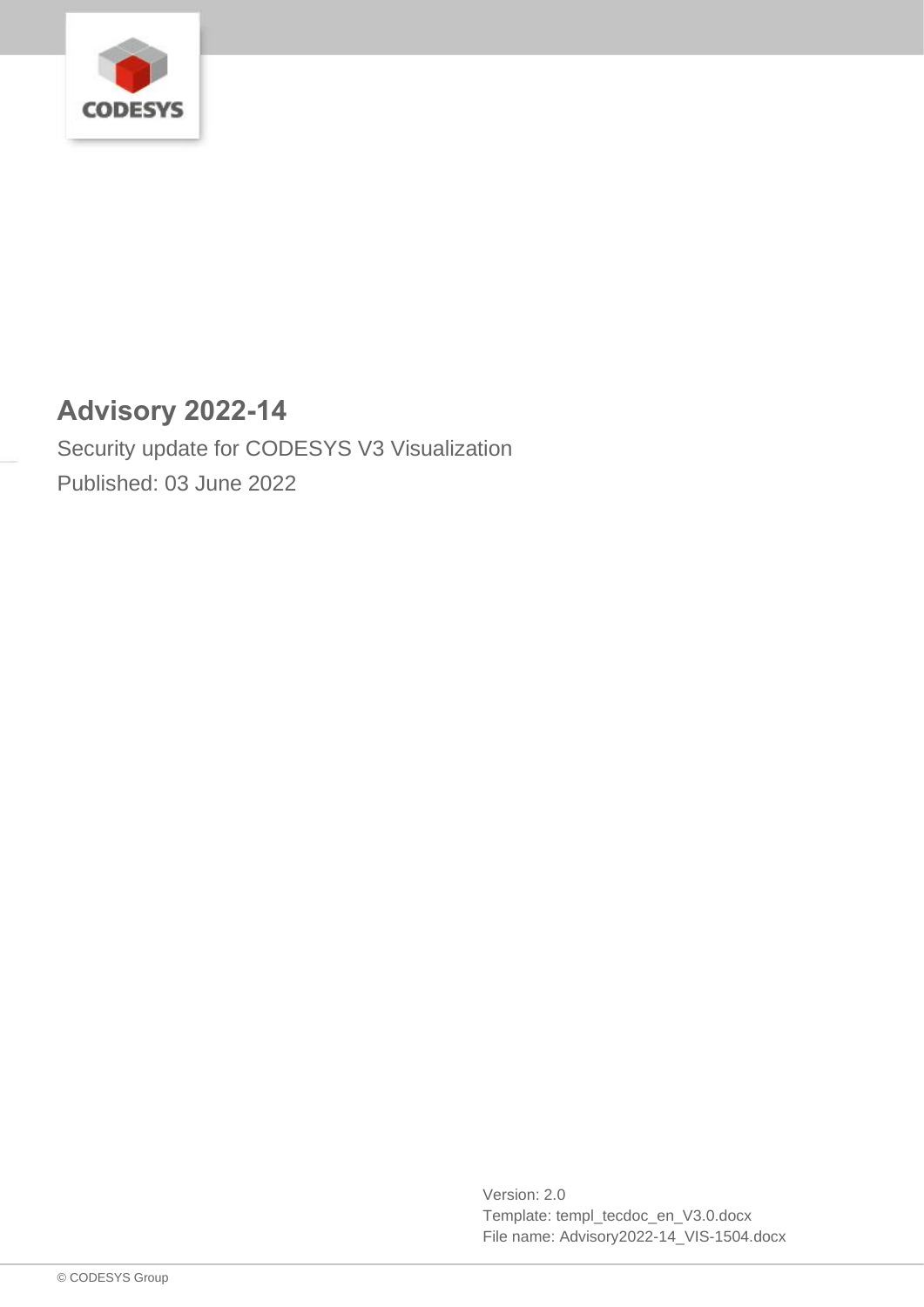# **CONTENT**

|                          |                                                                                            | Page                                       |
|--------------------------|--------------------------------------------------------------------------------------------|--------------------------------------------|
| 1                        | <b>Affected Products</b>                                                                   | 3                                          |
| $\mathbf{2}$             | <b>Vulnerability overview</b>                                                              | 3                                          |
| 2.1<br>2.2<br>2.3<br>2.4 | <b>Type</b><br><b>Management Summary</b><br>References<br><b>Severity Rating</b>           | 3<br>$\begin{array}{c} 3 \\ 3 \end{array}$ |
| 3                        | <b>Vulnerability details</b>                                                               | 3                                          |
| 3.1<br>3.2<br>3.3<br>3.4 | <b>Detailed Description</b><br>Exploitability<br><b>Difficulty</b><br>Existence of exploit | $\begin{array}{c} 3 \\ 3 \\ 3 \end{array}$ |
| 4                        | Available software updates                                                                 | 4                                          |
| 5                        | <b>Mitigation</b>                                                                          | 4                                          |
| 6                        | <b>Acknowledgments</b>                                                                     | 4                                          |
| 7                        | <b>Further Information</b>                                                                 | 4                                          |
| 8                        | <b>Disclaimer</b>                                                                          | 4                                          |
| <b>Bibliography</b>      |                                                                                            | 5                                          |
| <b>Change History</b>    |                                                                                            |                                            |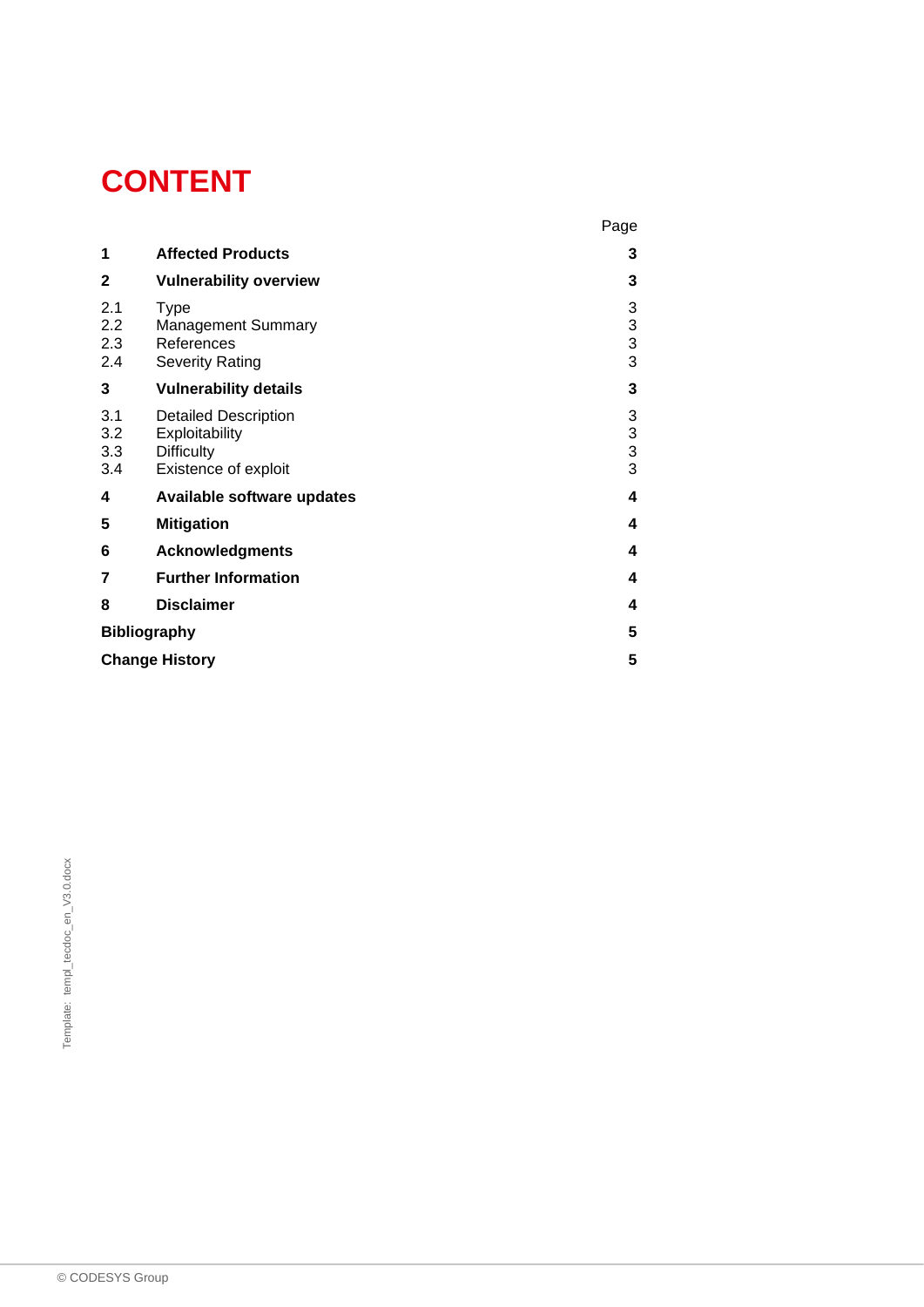# <span id="page-2-0"></span>**1 Affected Products**

All CODESYS Visualization versions prior to V4.2.0.0 provide a weak login dialog and inject it into the generated code, which is downloaded to and executed by the HMI or PLC.

CODESYS Visualization versions prior to V3.5.17.0 were provided as integrated plugins of the CODESYS Development System. This means that all CODESYS Development System versions before V3.5.17.0 generate a vulnerable login-dialog.

As of CODESYS Development System V3.5.17.0, CODESYS Visualization is provided as an optional Add-on and can be updated separately. CODESYS Visualization V4.0.0.0 was the first version to be made available as an optional Add-on and delivered together with CODESYS Development System V3.5.17.0. Thus, the Visualization Add-on versions from V4.0.0.0 and before V4.2.0.0 generate a vulnerable login-dialog.

#### <span id="page-2-1"></span>**2 Vulnerability overview**

#### <span id="page-2-2"></span>**2.1 Type**

CWE-204: Observable Response Discrepancy [7]

#### <span id="page-2-3"></span>**2.2 Management Summary**

Login-dialog of the CODESYS Visualization discloses the information whether a user is existing or not.

#### <span id="page-2-4"></span>**2.3 References**

CVE: CVE-2022-1989 [6]

CODESYS JIRA: VIS-1504

#### <span id="page-2-5"></span>**2.4 Severity Rating**

CODESYS GmbH has rated this vulnerability as high.

The CVSS v3.1 base score of 7.3 has been assigned. The CVSS vector string is (CVSS:3.1/AV:N/AC:L/PR:N/UI:N/S:U/C:L/I:L/A:L). [8]

# <span id="page-2-6"></span>**3 Vulnerability details**

#### <span id="page-2-7"></span>**3.1 Detailed Description**

The CODESYS Visualization is an integrated visualization editor for the CODESYS Development System. To secure the visualization screens or elements, CODESYS Visualization has an integrated role-based user management. To authenticate at the user management, the CODESYS visualization provides a login-dialog. The login-dialog is downloaded to the HMI or PLC as part of the created visualizations and displayed by the CODESYS HMI, CODESYS TargetVisu or CODESYS WebVisu.

This dialog returns different feedback for invalid user and password, so that an attacker can determine whether a user exists or not.

#### <span id="page-2-8"></span>**3.2 Exploitability**

This vulnerability could be exploited remotely.

#### <span id="page-2-9"></span>**3.3 Difficulty**

An attacker with low skills would be able to exploit this vulnerability.

#### <span id="page-2-10"></span>**3.4 Existence of exploit**

No known public exploits specifically target this vulnerability in CODESYS products.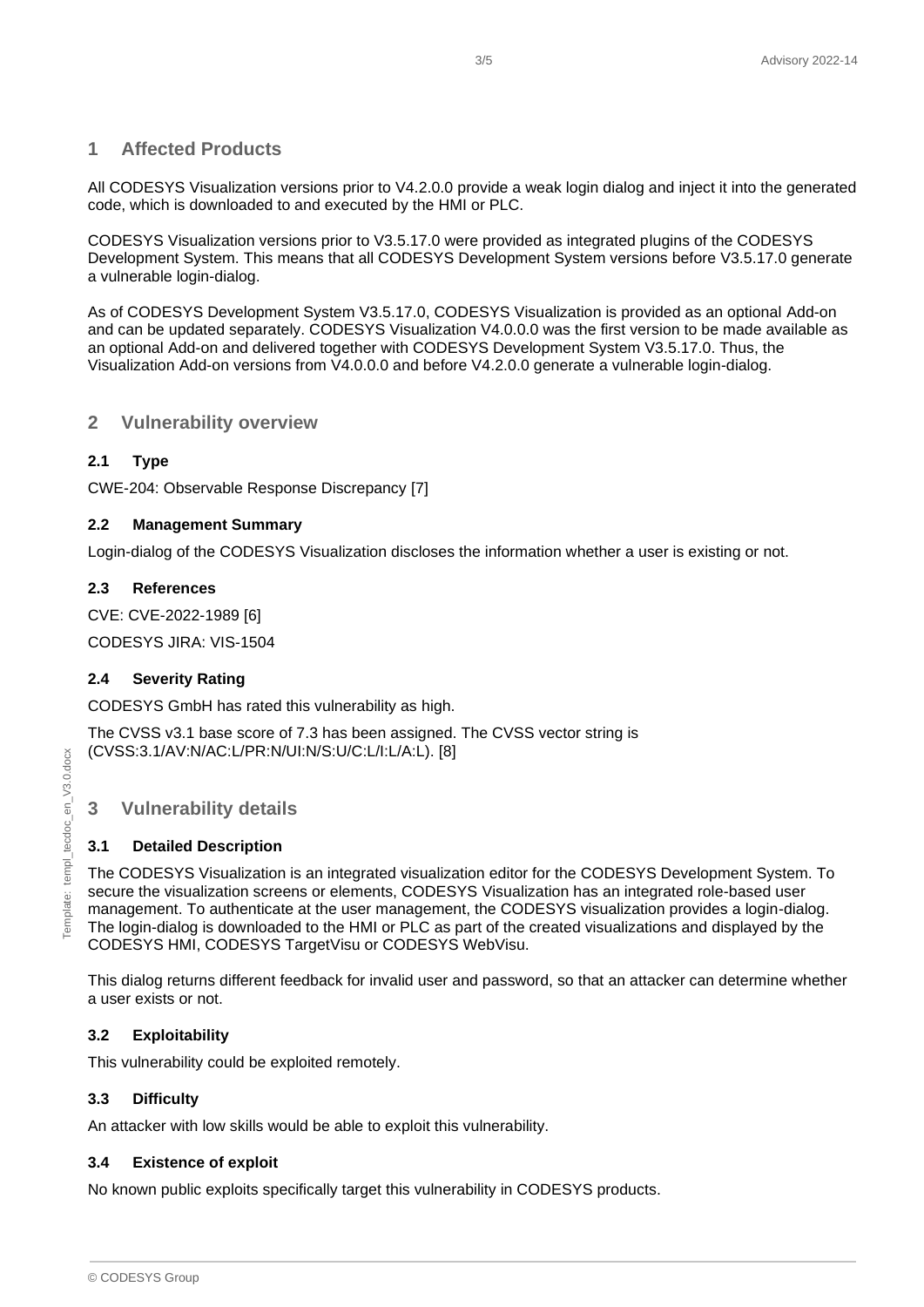#### <span id="page-3-0"></span>**4 Available software updates**

CODESYS GmbH has released version V4.2.0.0 of CODESYS Visualization to solve the noted vulnerability issue. CODESYS Visualization V4.2.0.0 can be downloaded and installed directly with the CODESYS Installer. This requires a CODESYS Development System version of V3.5.17.0 or newer.

Older CODESYS Development System versions must be updated first.

To make the fix effective for existing CODESYS projects, you must additionally recompile the CODESYS application containing the dialog and perform a download to the HMI or PLC.

# <span id="page-3-1"></span>**5 Mitigation**

CODESYS GmbH recommends using the available software update to fix the vulnerability.

Currently, CODESYS GmbH has not identified any specific workarounds for this vulnerability, in case the software update is not applied.

As part of a security strategy, CODESYS GmbH recommends the following general defense measures to reduce the risk of exploits:

• Use controllers and devices only in a protected environment to minimize network exposure and ensure that they are not accessible from outside

- Use firewalls to protect and separate the control system network from other networks
- Use VPN (Virtual Private Networks) tunnels if remote access is required
- Activate and apply user management and password features
- Use encrypted communication links
- Limit the access to both development and control system by physical means, operating system features, etc.
- Protect both development and control system by using up-to-date virus detecting solutions

For more information and general recommendations for protecting machines and plants, see also the CODESYS Security Whitepaper [1].

#### <span id="page-3-2"></span>**6 Acknowledgments**

This vulnerability was reported by an OEM customer.

CODESYS GmbH thanks for reporting following coordinated disclosure. This helps us to improve our products and to protect customers and users.

#### <span id="page-3-3"></span>**7 Further Information**

For additional information regarding the CODESYS products, especially the above-mentioned versions, or about the described vulnerability please contact the CODESYS support team [5].

# <span id="page-3-4"></span>**8 Disclaimer**

CODESYS GmbH assumes no liability whatsoever for indirect, collateral, accidental or consequential losses that occur by the distribution and/or use of this document or any losses in connection with the distribution and/or use of this document. All information published in this document is provided on good faith by CODESYS GmbH. Insofar as permissible by law, however, none of this information shall establish any guarantee, commitment or liability on the part of CODESYS GmbH.

Note: Not all CODESYS features are available in all territories. For more information on geographic restrictions, please contact sales@codesys.com.